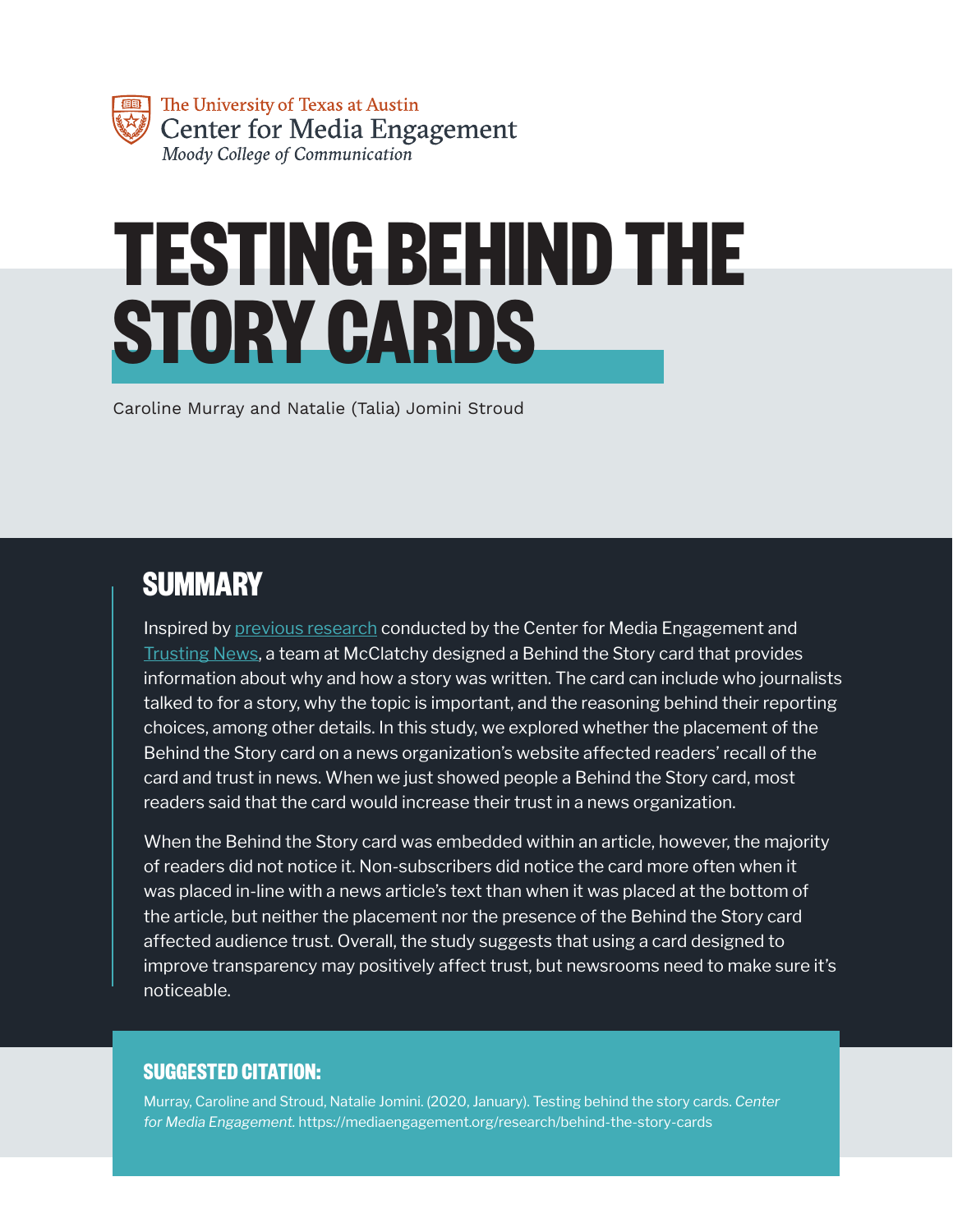## **THE PROBLEM**

**[Previous research](https://mediaengagement.org/research/public-sources-and-journalists/) from the Center for Media Engagement showed that less than ten** percent of readers in three communities thought that their local newsrooms adequately explained how and why they decide what stories to cover. And both journalists and readers don't always rate their news organizations as very transparent. Features like McClatchy's Behind the Story card may help to address this perceived lack of transparency and help readers to understand the reporting process better.

In a [previous study,](https://mediaengagement.org/research/building-trust/) we tested a box designed to explain the process of reporting a story and found that it improved trust. Using this work as inspiration, McClatchy designed a Behind the Story card. In this experiment, funded by a grant from the Democracy Fund, we looked at whether the placement of the Behind the Story card on a news organization's website could influence readers' recall of the card and trust in news.

### **KEY FINDINGS**

- When shown a Behind the Story card outside the context of an article, a majority of readers said the card would improve their trust in a news organization.
- Although the Behind the Story card appealed to most readers, a majority of readers did not notice it, and its presence within an article did not affect trust in the news organization.
- Non-subscribers noticed the Behind the Story card more often when it was placed in-line with the article text than when it was placed at the bottom of the article.

### **IMPLICATIONS FOR NEWSROOMS**

Readers reported that a Behind the Story card featuring information about how and why a story was written would increase their trust in news organizations. This is in line with findings from our *[previous research](https://mediaengagement.org/research/building-trust/)* on boxes that explain the story process. In this experiment, however, few readers noticed the card on the page when it was included in the article. This indicates that, while the contents of the card may be valuable to readers, newsrooms need to ensure that it is highly visible. Newsrooms and researchers should continue testing different designs that could draw readers' attention to trust and transparency efforts.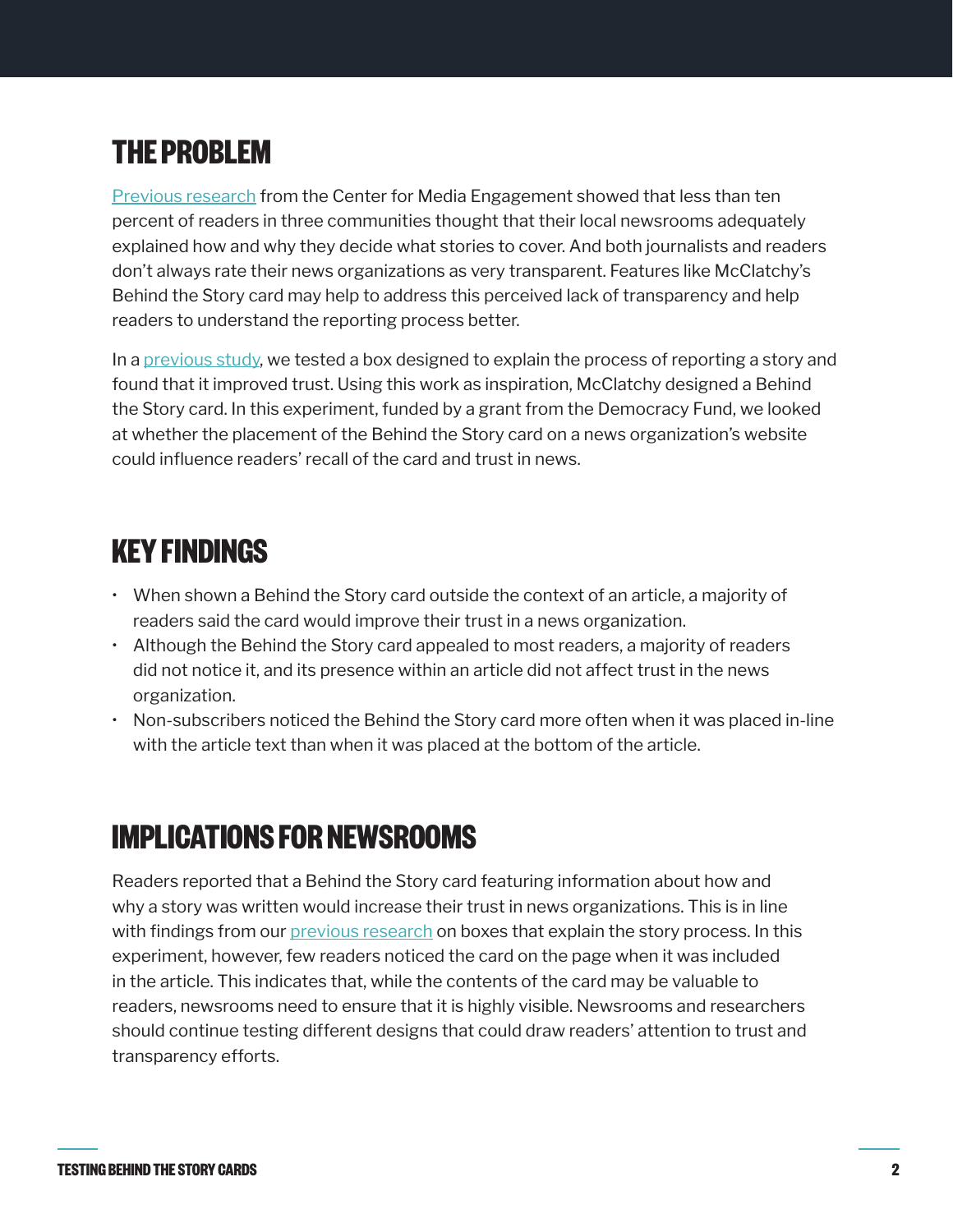### **THE EXPERIMENT**

For this experiment, the Center for Media Engagement partnered with three McClatchy newsrooms: The Wichita Eagle, El Nuevo Herald and The Sacramento Bee. Audience members from the three outlets read an article from their local newspaper that either featured a Behind the Story card placed in-line with the text, a card placed at the bottom of the article, or an article without a card. After seeing the article, participants answered questions about their levels of trust and engagement. All participants then viewed and answered questions about a Behind the Story card outside the context of an article.

#### **BEHIND THE STORY CARD: WICHITA EAGLE EXAMPLE**

#### **BEHIND OUR REPORTING**

Why did we report this story?

Wichita's water supply is vulnerable to failure, and its infrastructure is in bad shape. A new water treatment plant won't be finished for at least five years. We wanted to see if Wichita's city leaders had a plan in case of an emergency.

#### How did we get this story?

We discovered the Kansas Department of Health and Environment's concerns with Wichita's Emergency Water Supply Plan and Hess Pump Station in a batch of open records requested from the state.

#### Who did we talk to for this story?

We communicated with various city, state and federal officials about emergency water supply plans. Quotes from the Environmental Protection Agency did not make it into the story but helped explain the purpose of the plans.

#### Did we miss something?

If you think we missed something or if you have additional information to share, please contact reporter Chance Swaim at 316-269-6752 or cswaim@wichitaeagle.com. Have suggestions for follow-up stories? Please let us know.

When viewing a BtS card embedded within an article, a majority of participants had no recollection of seeing it. Overall, 33.7% of people said they remembered seeing a section titled "Behind our Reporting" when the card was placed in-line, compared to 21.2% of people who remembered when it was placed at the bottom of the page, and 8.4% of people who remembered when it was not present on the page. Although a higher percentage of people noticed the BtS card when it was placed in-line, this difference is not statistically significant from the card appearing at the bottom of the article.<sup>1</sup>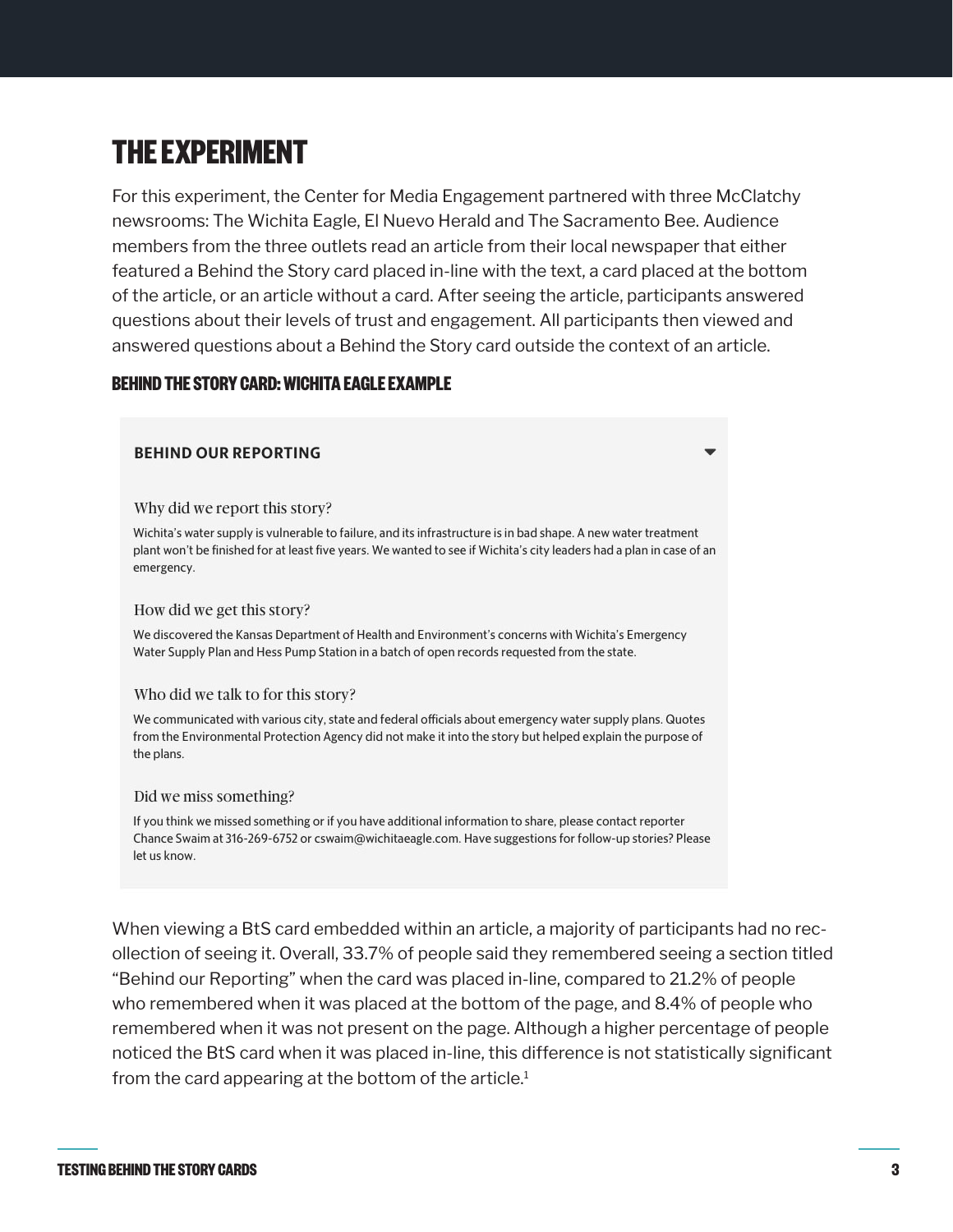When participants were asked to rate the trustworthiness of the article, the news organization or the reporter, whether people saw an article with a BtS card or not didn't significantly change their ratings.<sup>2</sup> It also did not matter whether the BtS card was placed inline or at the bottom of the page.<sup>3</sup> The lack of differences is possibly due to the fact that few people reported noticing the card, even in articles where it was present.

We evaluated whether there were differences in recall of the card depending on people's demographic attributes, political orientations, and media habits. Only one difference emerged: Subscribers were more likely to recall the BtS card when it was in-line (29.6%) or at the bottom (30.6%) compared to when it did not appear (10.0%).4 Non-subscribers, however, were more likely to recall the card when it appeared in-line (40.0%) than when it appeared at the bottom (8.3%) or did not appear at all (5.9%).5

These benefits are small but encouraging. Future research could evaluate whether the content of the Behind the Story card or other design choices besides page placement could enhance the likelihood of readers noticing the card and perhaps more definitively move the needle on trust.

### **METHODOLOGY**

We recruited 321 participants from the audiences of three McClatchy news websites: 111 from The Wichita Eagle, 158 from The Sacramento Bee and 52 from El Nuevo Herald. Researchers created three Qualtrics-based online surveys, one for each newsroom. The three surveys were identical aside from the article and the Behind the Story card; participants were shown an article and card from their local news organization. The newsrooms each posted a call-out on their website and social media accounts to ask their readers to participate.

We combined the participants from all three newsrooms for our analysis. We tested for differences using ANOVA and chi-square statistics.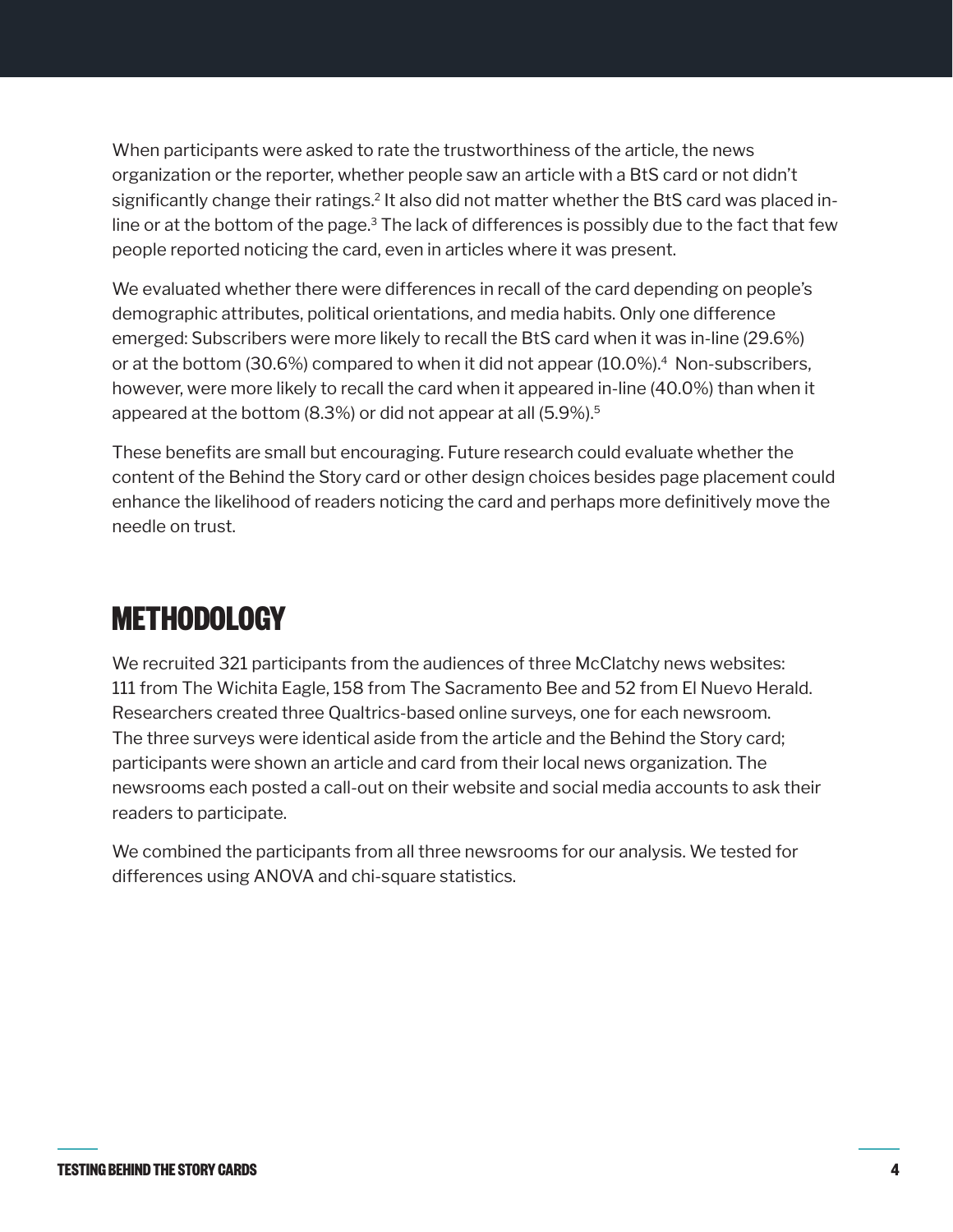### **PARTICIPANT DEMOGRAPHICS\***

|                               | $n = 321$ |
|-------------------------------|-----------|
| Gender                        |           |
| Male                          | 59.5%     |
| Female                        | 40.5      |
|                               |           |
| <b>Race / Ethnicity</b>       |           |
| White                         | 60.3%     |
| Black / African American      | 1.3       |
| Asian / Pacific Islander      | 1.3       |
| Hispanic / Latino / Latina    | 9.9       |
| Other / Multiracial           | 27.2      |
|                               |           |
| <b>Age</b>                    |           |
| $18 - 29$                     | 3.5%      |
| $30 - 49$                     | 30.1      |
| $50 - 64$                     | 40.6      |
| $65+$                         | 25.8      |
|                               |           |
| <b>Education</b>              |           |
| High school or less           | 3.2%      |
| Associate's                   | 10.2      |
| College degree or more        | 81.6      |
|                               |           |
| <b>Household Income</b>       |           |
| Less than \$30,000 annually   | 4.2%      |
| \$30,001 to \$50,000 annually | 10.3      |
| \$50,001 to \$75,000 annually | 19.6      |
| \$75,001 or more annually     | 65.9      |
| <b>Political Affiliation</b>  |           |
| Democrat                      | 38.2%     |
| Republican                    | 22.0      |
| Independent                   | 30.5      |
| Other                         | 9.3       |

\*Note: Not all participants answered every question. Some did not make it all the way through the survey or chose not to answer certain demographic questions.